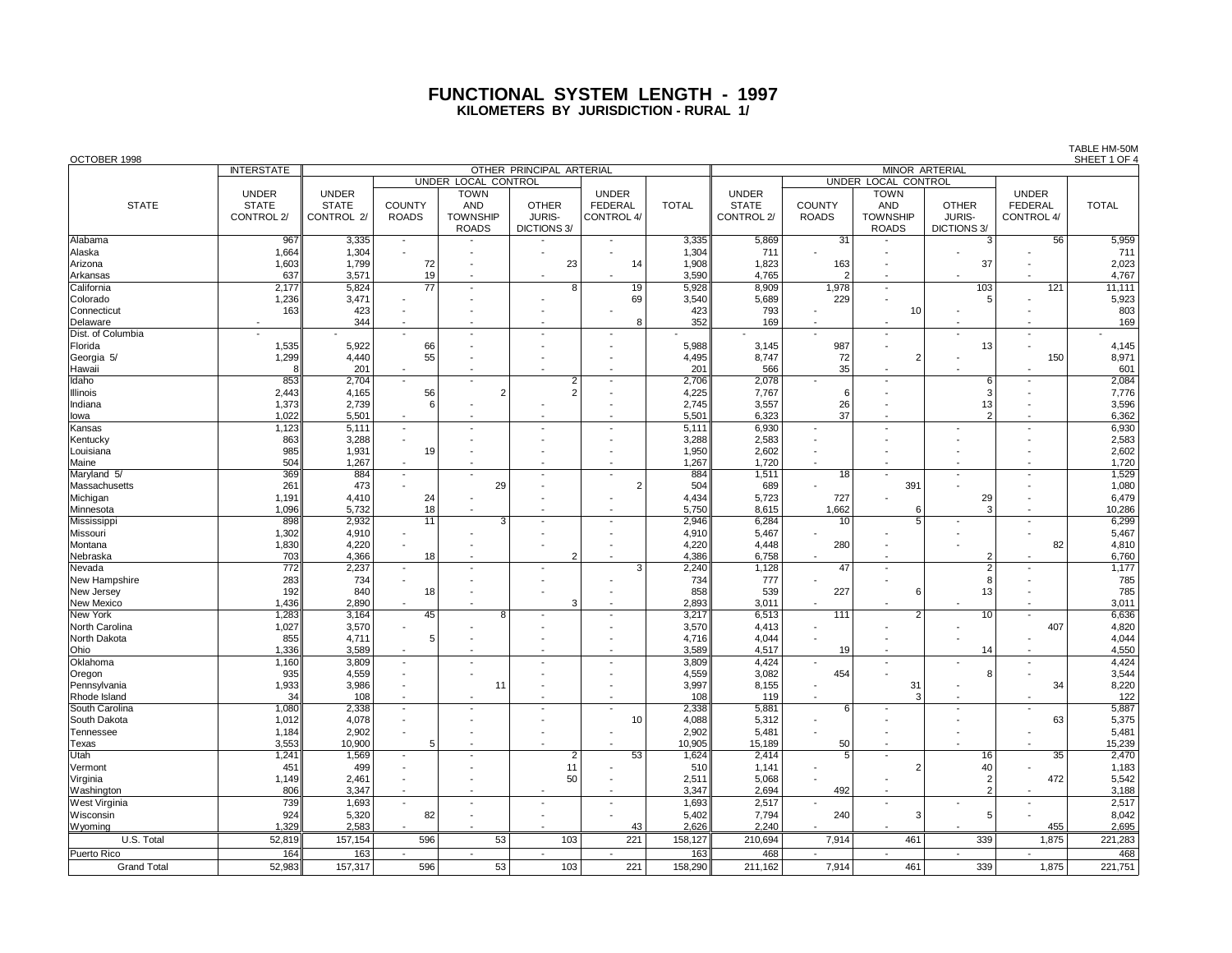## **FUNCTIONAL SYSTEM LENGTH - 1997 KILOMETERS BY JURISDICTION - RURAL 1/**

OCTOBER 1998 SHEET 2 OF 4 MAJOR COLLECTOR **Example 20 The COLLECTOR** MINOR COLLECTOR **MINOR COLLECTOR** LOCAL UNDER LOCAL CONTROL UNDER LOCAL CONTROL UNDER LOCAL CONTROL UNDER | | TOWN | | UNDER | | UNDER | | TOWN | | UNDER | | UNDER | | TOWN | | UNDER STATE | STATE |COUNTY| AND | OTHER | FEDERAL | TOTAL | STATE |COUNTY| AND | OTHER | FEDERAL | TOTAL | STATE |COUNTY| AND | OTHER | FEDERAL | TOTAL CONTROL 2/ ROADS TOWNSHIP JURIS- CONTROL 4/ CONTROL 2/ ROADS TOWNSHIP JURIS- CONTROL 4/ CONTROL 2/ ROADS TOWNSHIP JURIS- CONTROL 4/ ROADS DICTIONS 3/ ROADS DICTIONS 3/ ROADS DICTIONS 3/ ROADS DICTIONS 3/ ROADS DICTIONS 3/ ROADS DICTIONS 3/ Alabama | 4,139 13,940 3 769 6 18,857 79 9,859 - 1 410 - 10,348 257 70,002 - 7,017 1,112 78,388 Alaska | 2,255 | 2 - | 14 | 24 2,295 | 1,545 | 16 - | 47 | 158 1,766 | 1,571 3,777 - | 2,620 1,970 9,938 Arizona 2,993 | 2,554 - 349 | 1,355 | 7,251 | 604 | 1,799 | - 84 | 1,217 | 3,704 |l 14 | 22,867 | - Arkansas | 14,489 5,391 - | 143 | 90 20,113 | 351 9,917 - | 237 232 10,737 325 85,830 - | 6,856 3,122 96,133 California | 1,329 18,956 - | 277 | 465 |21,027 | 148 |14,025 - | 174 | 132 |14,479 | 4,764 51,240 - | 2,157 | 27,677 | 85,838 Colorado | 2,343 6,270 - | 227 | 821 9,661 251 12,315 - | 571 1,809 14,946 222 62,935 - | 5,358 10,779 79,294 Connecticut | 1,609 - | 333 - | - | 1,942 | 55 - | 871 - | - | 926 | 401 - | 9,751 - | - 6 10,158 Delaware | 885 - | - | - | 3 888 | 270 - | - | 2 | - | 272 || 3,945 - | - | 393 | - | 4,338 Dist. of Columbia - - - - - - - - - - - - - - - - - - Florida | 652 6,236 - 1 177 - 1 7,065 23 6,614 - 1 127 - 16,764 - 178,729 - 1 - 2,391 81,120 Georgia 5/ 9,416 12,270 66 - 224 21,976 14 11,663 18 - 130 11,825 117 81,151 5,853 6 1,244 88,371 Hawaii | 391 | 174 - | - | - | 565 | - | 161 | - | - | 161 | 77 | 1,970 | - | - | 114 | 2,161 Idaho | 1,902 3,996 2 2,667 92 8,659 3,000 - 2,511 819 6,333 246 15,876 53 16,958 37,457 70,590 Illinois | 4,062 |17,032 | 1,324 | 401 | 11 | 22,830 | 100 | 3,161 | 2,342 | 74 - | 5,677 | 1,344 3,352 105,090 | 11,034 | 359 121,179 Indiana | 7,625 9,307 - | 277 - | 17,209 - 31 15,340 - | 241 - | 15,612 60 72,987 - | 4,572 - | 77,619 Iowa 1,234 20,852 - 925 - 23,011 24 25,701 - 441 - 26,166 599 95,729 - 7,802 185 104,315 Kansas | 2,895 34,025 - | 8 | 16 36,944 | 16 | 14,875 - | - | 26 | 14,917 | 10 | 129,592 - | 4,204 | 145 | 133,951 Kentucky | 11,154 | 63 | - | - | - | 11,217 | 15,192 | 95 | - | - | - | 15,287 || 7,308 | 56,089 | - | 2,726 | 430 | 66,553 Louisiana | 11,323 - | - | - | 34 11,357 6,727 - | - | - | - | 6,727 - | 46,557 - | 4,142 | 970 51,669 Maine | 5,166 |- | 2 | 2 |- | 5,170 || 3,578 |- | 2 | 5 |- | 3,585 || 243 |- | 18,683 || 771 || 270 || 19,967 Maryland 5/ | 2,111| 855| - | 24| - | 2,990| 576| 2,322| - | 48| - | 2,946| 581| 15,274| - | 856| 63| 16,774 Massachusetts | 550 - | 2,326 - | 13 | 2,889 | 24 - | 1,836 - | 2 | 1,862 | 644 - | 12,134 - | 129 12,907 Michigan | 941 25,764 - | 692 - | 27,397 - | 9,918 - | 113 - | 10,031 | 24 89,718 - | 4,806 | 35 94,583 Minnesota | 1,944 23,709 132 72 177 26,034 97 17,873 760 89 201 19,020 1,979 26,594 84,061 8,459 2,248 123,341 Mississippi | 5,710 13,446 | 303 - | - | 19,459 | 119 3,779 | 56 - | - | 3,954 | 1,009 66,648 | 3,774 - | - | 71,431 Missouri | 28,870 | 106 | 2 | - | - | 28,978 || 8,777 | - | - | - | - | - | 8,777 | - | 111,149 | 2 | 9,236 | 1,378 |121,765 Montana | 576 9,632 - | 23 1,149 11,380 278 12,006 - | 37 2,224 14,545 1,500 49,116 - | 1,862 18,911 71,389 Nebraska | 3,669 14,552 - | 282 | 47 18,550 | 16 13,472 547 101 82 14,218 518 69,430 21,457 4,971 113 96,489 Nevada | 2,812 | 599 | 60 | 3 | 100 | 3,574 || 489 | 2,271 | - | 16 | 84 | 2,860 || 280 |32,586 | - | 735 | 20,015 | 53,616 New Hampshire | 1,912 - | 11 | 3 - | 1,926 1,390 - | 409 163 14 1,976 708 - | 10,091 2,923 204 13,926 New Jersey | 24 |2,285 |117 |114 |2 |2,542 |18 |1,009 |233 | 93 | 2 |1,355 | 816 1,825 | 6,531 3,875 | 26 13,073 New Mexico | 6,368 - | - | - | - | 6,368 3,689 - | - | - | - | 3,689 233 56,187 - | 261 11,764 68,445 New York | 6,359 | 3,027 | 332 | 108 | - | 9,826 || 954 | 13,409 | 2,094 | | 16,702 | 401 | 10,541 | 63,535 | 3,261 | 43 | 77,781 North Carolina | 13,916 - | - | 2 | 8 | 13,926 | 12,028 | - | - | 13 | - | 12,041 | 76,632 | - | - | 6,582 | 2,641 85,855 North Dakota | 1,870 | 15,702 - | 369 | 100 | 18,041 | - | - | - | - | - | - | - | 100 | 3 | 104,232 | 3,404 | 1,225 | 108,964 Ohio | 13,472 5,142 169 301 - 19,084 1,917 8,148 566 245 - 10,876 1,971 29,923 55,476 4,641 - 47 92,058 Oklahoma | 9,627 23,994 - | 732 - | 34,353 - | 4,876 - | 43 - | 4,919 | 463 110,993 - | - | 31 111,487 Oregon | 2,356 | 10,532 | - | 106 | 2,008 | 15,002 | 248 | 7,075 | - | 100 | 5,213 | 12,636 | 5,628 | 3,890 | - | 2,593 | 39,656 | 80,767 Pennsylvania | 12,617 | 16 | 254 | 89 - | 12,976 | 12,693 - | 85 | 26 - | 12,804 | 18,532 - | - | 77,424 | 1,556 97,512 Rhode Island | 166 - | 117 - | - | 283 | 97 - | 148 - | - | 245 | - | - | 1,358 - | 14 1,372 South Carolina | 12,863 | 232 - | 3 | - | 13,098 | 5,811 | 285 - | 3 | - | 6,099 | 28,030 | 28,328 - | 752 | 1,595 | 58,705 South Dakota | 1,872 16,663 | 415 64 1,059 20,073 | 3 9,537 745 6 343 10,634 87 31,846 53,424 2,824 1,691 89,872 Tennessee | 8,665 - | - | - | - | 8,665 | 16 17,082 - | 623 | 3 17,724 | 499 68,193 - | 5,248 | 673 |74,613 Texas | 56,601 | 1,091 - | 29 | 43 |57,764 | 23,566 | 6,104 - | 61 | 80 |29,811 | 175 |204,289 - | 21,642 1,365 |227,471 Utah | 2,733 2,340 - | 117 | 138 5,328 | 111 5,283 - | 214 760 6,368 35 26,643 - | 3,507 10,800 40,985 Vermont | 1,843 - | 1,305 | 56 - | 3,204 | 31 - | 1,334 | 103 - | 1,468 || 325 - | 13,443 | 3 | 138 |13,909 Virginia | 15,572 | | | 116 | 15,693 || 4,038 | | | | 48 | | 4,086 || 50,028 | 45 | | 661 | 2,324 53,058 Washington | 2,700 10,464 - | 317 - | 13,481 - | 10,081 - | 182 - | 10,263 19,010 35,723 - | 3,161 10,696 68,590 West Virginia | 9,648 |- | - | 32 |- | 9,680 || 3,755 |- |- | 3 |- | 3,758 || 31,413 |- |- | 1,019 | 832 || 33,264 Wisconsin | 2,628 17,724 1,400 | 148 - | 21,900 | 27 6,664 3,183 373 - | 10,247 303 6,891 91,951 6,297 2,070 107,512 Wyoming | 3,294 | 558 | 6 | 10 | 42 | 3,910 || 433 | 10,552 | 29 | 270 | 877 | 12,161 | 444 | 11,479 | 921 | 10,132 | 4,271 | 27,247 U.S. Total 320,151 349,501 8,679 10,048 8,032 696,411 110,212 290,287 15,258 8,142 14,408 438,307 263,871 1,994,997 661,820 270,181 244,817 3,435,686 Puerto Rico | 1,262 - | - | - | - | 1,262 | 1,098 | - | - | - | - | 1,098 | - 2 | - | - | 9,049 | - | 9,051 Grand Total | 321,413 | 349,501 | 8,679 | 10,048 | 8,032 | 697,673 | 111,310 | 290,287 | 15,258 | 8,142 | 14,408 | 439,405 | 263,873 | 1,994,997 | 661,820 | 279,230 | 244,817 | 3,444,737

TABLE HM-50M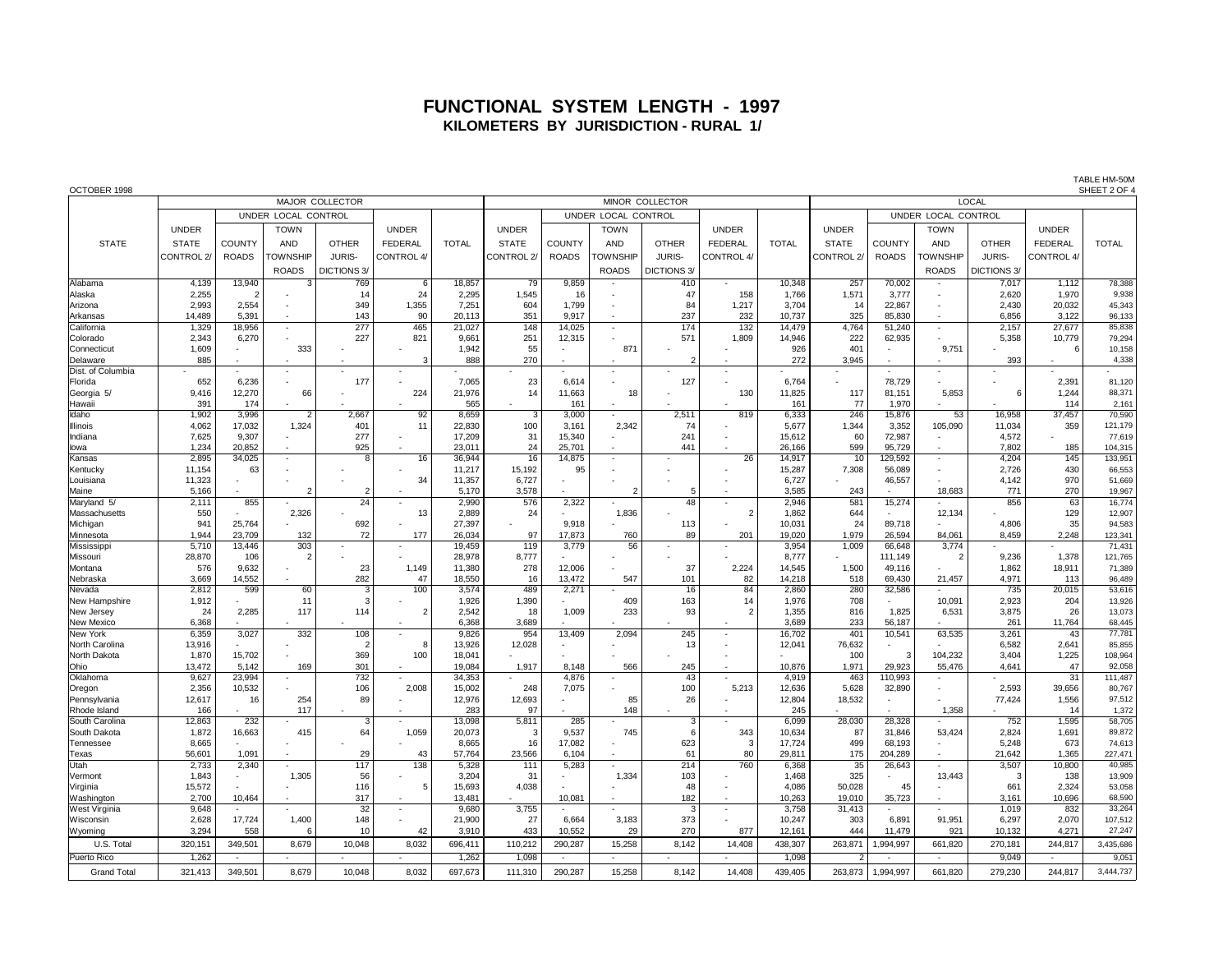## **FUNCTIONAL SYSTEM LENGTH - 1997 KILOMETERS BY JURISDICTION - URBAN 1/**

| OCTOBER 1998         |                   |              |                          |                          |                                |                          |                 |                     |                          |                          |                    |                          | SHEET 3 OF 4 |  |  |  |
|----------------------|-------------------|--------------|--------------------------|--------------------------|--------------------------------|--------------------------|-----------------|---------------------|--------------------------|--------------------------|--------------------|--------------------------|--------------|--|--|--|
|                      | <b>INTERSTATE</b> |              |                          |                          | OTHER FREEWAYS AND EXPRESSWAYS | OTHER PRINCIPAL ARTERIAL |                 |                     |                          |                          |                    |                          |              |  |  |  |
|                      |                   |              |                          | UNDER LOCAL CONTROL      |                                |                          |                 | UNDER LOCAL CONTROL |                          |                          |                    |                          |              |  |  |  |
|                      | <b>UNDER</b>      | <b>UNDER</b> |                          | <b>TOWN</b>              |                                | <b>UNDER</b>             |                 | <b>UNDER</b>        |                          | <b>TOWN</b>              |                    | <b>UNDER</b>             |              |  |  |  |
| <b>STATE</b>         | <b>STATE</b>      | <b>STATE</b> | <b>COUNTY</b>            | <b>AND</b>               | <b>OTHER</b>                   | <b>FEDERAL</b>           | <b>TOTAL</b>    | <b>STATE</b>        | <b>COUNTY</b>            | <b>AND</b>               | <b>OTHER</b>       | <b>FEDERAL</b>           | <b>TOTAL</b> |  |  |  |
|                      | CONTROL 2/        | CONTROL 2/   | <b>ROADS</b>             | <b>TOWNSHIP</b>          | <b>JURIS-</b>                  | CONTROL 4/               |                 | CONTROL 2/          | <b>ROADS</b>             | <b>TOWNSHIP</b>          | JURIS-             | CONTROL 4/               |              |  |  |  |
|                      |                   |              |                          |                          |                                |                          |                 |                     |                          |                          |                    |                          |              |  |  |  |
|                      |                   |              |                          | <b>ROADS</b>             | <b>DICTIONS 3/</b>             |                          |                 |                     |                          | <b>ROADS</b>             | <b>DICTIONS 3/</b> |                          |              |  |  |  |
| Alabama              | 489               | 32           |                          |                          |                                |                          | 32              | 1,493               |                          |                          | 92                 |                          | 1,585        |  |  |  |
| Alaska               | 85                |              |                          |                          |                                |                          |                 | 92                  |                          |                          |                    |                          | 92           |  |  |  |
| Arizona              | 277               | 138          | $\overline{2}$           |                          | 14                             |                          | 154             | 436                 | 169                      |                          | 1,049              |                          | 1,654        |  |  |  |
| Arkansas             | 241               | 174          |                          |                          |                                |                          | 174             | 835                 | 6                        |                          | 95                 |                          | 936          |  |  |  |
| California           | 1,716             | 2,123        | 93                       |                          | 35                             |                          | 2,251           | 1,988               | 1,244                    | ÷,                       | 6,159              |                          | 9,391        |  |  |  |
| Colorado             | 298               | 332          | 8                        |                          | 31                             |                          | 371             | 771                 | 121                      |                          | 465                |                          | 1,357        |  |  |  |
| Connecticut          | 394               | 317          |                          |                          |                                |                          | 317             | 896                 |                          | 77                       |                    |                          | 973          |  |  |  |
| Delaware             | 66                | 18           |                          |                          |                                |                          | 18              | 214                 |                          |                          | $\overline{2}$     |                          | 216          |  |  |  |
| Dist. of Columbia    | 18                | 26           | $\overline{\phantom{a}}$ |                          |                                | $\overline{2}$           | 28              | 154                 |                          |                          |                    | $\overline{5}$           | 159          |  |  |  |
| Florida              | 834               | 650          | $\overline{a}$           |                          |                                |                          | 650             | 3,967               | 169                      | ÷,                       | 182                |                          |              |  |  |  |
|                      |                   |              |                          |                          |                                | 2                        |                 |                     |                          |                          |                    | 5                        | 4,318        |  |  |  |
| Georgia 5/           | 703               | 251          | 6                        |                          |                                |                          | 259             | 2,445               | 295                      | 84                       |                    |                          | 2,829        |  |  |  |
| Hawaii               | 79                | 55           | $\overline{\phantom{a}}$ |                          | $\overline{\phantom{a}}$       |                          | 55              | 187                 | 32                       |                          |                    |                          | 219          |  |  |  |
| Idaho                | 132               |              | $\overline{\phantom{a}}$ |                          | $\overline{\phantom{a}}$       |                          |                 | 248                 | 16                       | 5 <sup>5</sup>           | 109                |                          | 378          |  |  |  |
| Illinois             | 1,041             | 121          | $\overline{a}$           |                          |                                |                          | 121             | 3,750               | 278                      | $\overline{2}$           | 164                |                          | 4,194        |  |  |  |
| Indiana              | 513               | 195          | 8                        |                          |                                |                          | 214             | 1,757               | 238                      |                          | 501                |                          | 2,496        |  |  |  |
| lowa                 | 237               |              |                          |                          | $\overline{\phantom{a}}$       |                          |                 | 1,043               | 11                       | ÷.                       | 101                |                          | 1,155        |  |  |  |
| Kansas               | 280               | 192          | $\blacksquare$           |                          | 26                             | ٠                        | 218             | 534                 |                          | ÷,                       | 510                |                          | 1,044        |  |  |  |
| Kentucky             | 364               | 146          |                          |                          |                                |                          | 146             | 1,015               |                          |                          | 13                 |                          | 1,028        |  |  |  |
| Louisiana            | 454               | 74           |                          |                          |                                |                          | 74              | 1,101               | 66                       |                          | 182                |                          | 1,349        |  |  |  |
| Maine                | 87                | 29           |                          |                          |                                |                          | 29              | 282                 |                          |                          | $\overline{2}$     |                          | 284          |  |  |  |
| Maryland 5/          | 406               | 332          | $\overline{2}$           |                          | 10                             | $\overline{37}$          | 381             | 999                 | 95                       |                          | 274                | 14                       | 1,382        |  |  |  |
|                      |                   |              |                          |                          |                                |                          |                 |                     |                          |                          |                    |                          |              |  |  |  |
| Massachusetts        | 650               | 327          |                          |                          |                                |                          | 327             | 1,139               |                          | 689                      | 673                |                          | 2,501        |  |  |  |
| Michigan             | 805               | 354          | $\overline{2}$           |                          |                                |                          | 356             | 1,500               | 1,109                    |                          | 571                |                          | 3,180        |  |  |  |
| Minnesota            | 373               | 229          |                          |                          |                                |                          | 229             | 756                 | 85                       |                          | 47                 |                          | 888          |  |  |  |
| Mississippi          | 203               | 69           | $\overline{\phantom{a}}$ |                          | $\overline{\phantom{a}}$       | $\overline{a}$           | 69              | 744                 | 14                       | 256                      |                    | $\overline{\phantom{a}}$ | 1,014        |  |  |  |
| Missouri             | 594               | 451          |                          |                          | 11                             |                          | 462             | 1,147               | 111                      |                          | 542                |                          | 1,800        |  |  |  |
| Montana              | 87                |              |                          |                          | $\overline{\phantom{a}}$       |                          |                 | 158                 |                          |                          | 122                |                          | 280          |  |  |  |
| Nebraska             | 72                | 27           | $\overline{a}$           |                          |                                |                          | 27              | 423                 | 34                       |                          | 216                |                          | 673          |  |  |  |
| Nevada               | 129               | 51           | 10                       |                          | 6                              | $\overline{\phantom{a}}$ | 67              | 296                 | 26                       | $\overline{a}$           | 63                 |                          | 385          |  |  |  |
| New Hampshire        | 77                | 64           |                          |                          |                                |                          | 64              | 174                 |                          |                          | 103                |                          | 277          |  |  |  |
| New Jersey           | 484               | 502          |                          |                          |                                |                          | 502             | 1,421               | 597                      | $\overline{2}$           | 80                 |                          | 2,100        |  |  |  |
| New Mexico           | 174               |              |                          |                          | 5                              |                          | -5              | 552                 |                          |                          | 290                |                          | 842          |  |  |  |
| New York             | 1,130             | 1,136        | 68                       |                          | 126                            |                          | 1,330           | 2,206               | 351                      | 10                       | 1,482              |                          | 4,049        |  |  |  |
| North Carolina       | 562               |              |                          |                          |                                |                          |                 |                     |                          |                          | 21                 |                          |              |  |  |  |
|                      |                   | 454          |                          |                          |                                |                          | 454             | 2,168               |                          |                          |                    |                          | 2,189        |  |  |  |
| North Dakota         | 66                |              |                          |                          |                                |                          |                 | 243                 |                          | 3                        | 18                 |                          | 264          |  |  |  |
| Ohio                 | 1,196             | 602          | 5                        |                          | 5                              |                          | 612             | 2,630               | 72                       |                          | 494                |                          | 3,196        |  |  |  |
| Oklahoma             | 336               | 212          |                          |                          | 3                              |                          | 215             | 816                 | 24                       |                          | 452                |                          | 1,292        |  |  |  |
| Oregon               | 235               | 79           | 3                        |                          | $\overline{2}$                 |                          | 84              | 756                 | 87                       |                          | 214                |                          | 1,057        |  |  |  |
| Pennsylvania         | 884               | 777          | $\overline{a}$           |                          | $\overline{2}$                 |                          | 779             | 3,333               | 31                       | 63                       | 224                |                          | 3,651        |  |  |  |
| Rhode Island         | 76                | 109          | $\overline{a}$           |                          |                                |                          | 109             | 476                 |                          | 51                       |                    |                          | 527          |  |  |  |
| South Carolina       | 253               | 109          | $\blacksquare$           |                          | $\overline{a}$                 | $\overline{a}$           | 109             | 1,120               | $\overline{2}$           |                          | $\overline{2}$     |                          | 1,124        |  |  |  |
| South Dakota         | 79                |              |                          |                          | 5                              |                          | 5               | 140                 | $\overline{2}$           |                          | 48                 |                          | 190          |  |  |  |
| Tennessee            | 544               | 174          | $\overline{\phantom{a}}$ |                          | 10                             |                          | 184             | 1,965               | 16                       |                          | 126                |                          | 2,107        |  |  |  |
| Texas                | 1,650             | 1,756        | 35                       |                          | 108                            | $\overline{\phantom{a}}$ | 1,899           | 5,522               | 245                      | $\overline{\phantom{a}}$ | 2,322              |                          | 8,089        |  |  |  |
| Utah                 | 272               | 13           |                          |                          |                                | ÷,                       | 13              | 414                 | $\mathsf{R}$             | $\overline{a}$           | 16                 |                          | 438          |  |  |  |
|                      | 64                |              |                          |                          | 8                              |                          |                 | 90                  |                          | 5                        | 61                 |                          | 156          |  |  |  |
| Vermont              |                   | 23           |                          |                          |                                |                          | 31              |                     |                          |                          |                    |                          |              |  |  |  |
| Virginia             | 631               | 312          |                          |                          | $\overline{2}$                 | 40                       | 354             | 1,688               | 42                       |                          | 26                 | 63                       | 1,819        |  |  |  |
| Washington           | 423               | 496          |                          |                          | 6                              |                          | 502             | 463                 | 304                      |                          | 996                |                          | 1,763        |  |  |  |
| <b>West Virginia</b> | 145               | 14           | $\overline{\phantom{a}}$ |                          | $\overline{\phantom{a}}$       | $\overline{\phantom{a}}$ | $\overline{14}$ | $\overline{317}$    | $\overline{a}$           | $\overline{\phantom{a}}$ | 10                 | $\overline{\phantom{a}}$ | 327          |  |  |  |
| Wisconsin            | 277               | 285          |                          |                          |                                |                          | 285             | 1,558               | 274                      | 6                        | 286                |                          | 2,124        |  |  |  |
| Wyoming              | 140               | 5            |                          |                          |                                |                          |                 | 307                 |                          |                          | 18                 |                          | 328          |  |  |  |
| U.S. Total           | 21,325            | 13,835       | 242                      |                          | 426                            | 81                       | 14,584          | 58,729              | 6,177                    | 1,253                    | 19,423             | 87                       | 85,669       |  |  |  |
| Puerto Rico          | 238               | 80           | $\blacksquare$           | $\overline{\phantom{a}}$ | $\overline{\phantom{a}}$       | $\overline{\phantom{a}}$ | 80              | 377                 | $\overline{\phantom{a}}$ | $\blacksquare$           | 21                 | $\overline{\phantom{a}}$ | 398          |  |  |  |
| <b>Grand Total</b>   | 21,563            | 13,915       | 242                      |                          | 426                            | 81                       | 14.664          | 59.106              | 6.177                    | 1.253                    | 19.444             | 87                       | 86.067       |  |  |  |

TABLE HM-50M